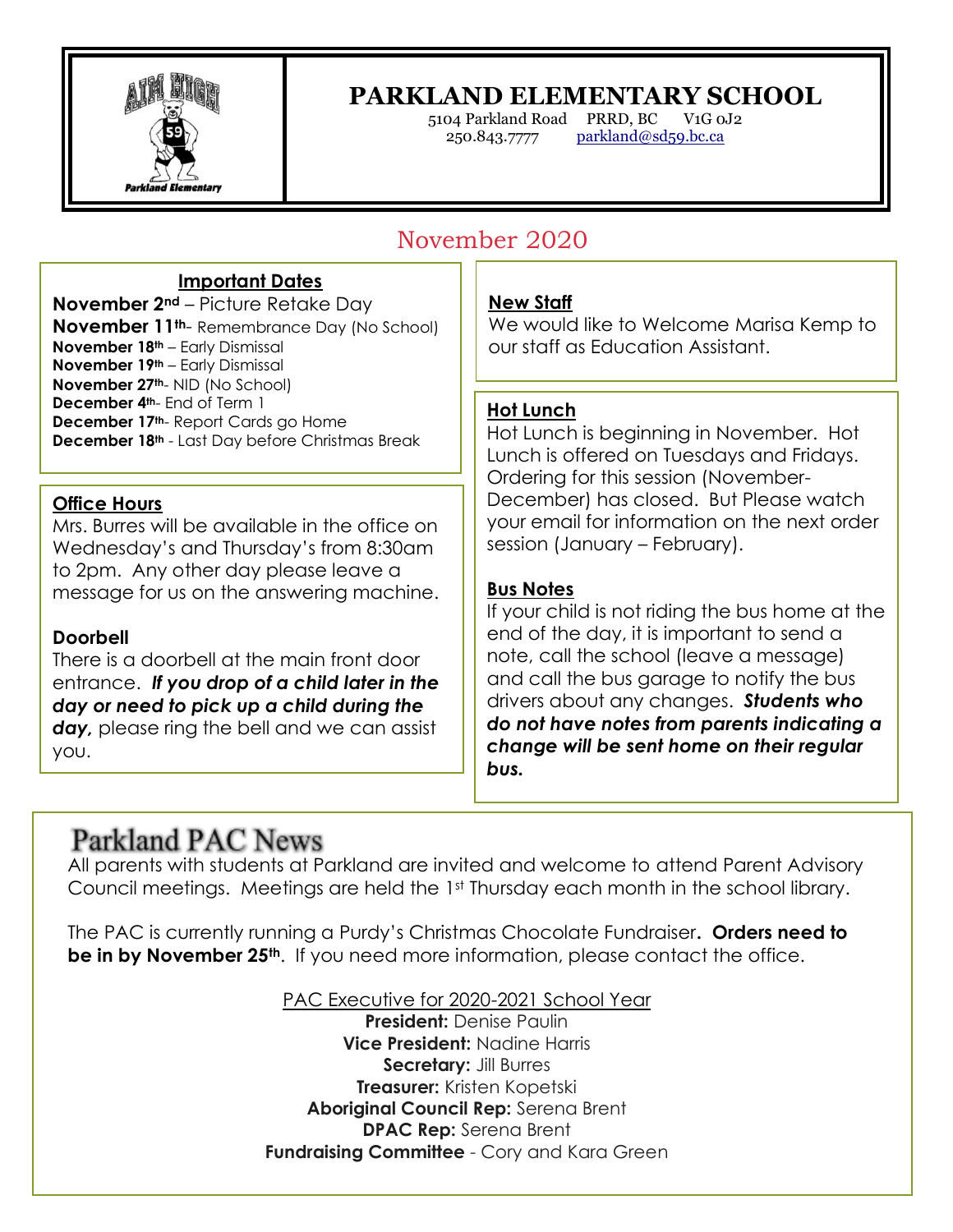#### Ĭ **The 7 Teachings at Parkland Elementary**

It is said that the original elder was given gifts of knowledge that he received from the seven grandfathers when he was just a child. These gifts have since been handed down and passed on to the younger ones as they are learning. Many indigenous families follow the teachings of the seven grandfathers to help live in balance and harmony.

This year at Parkland we will also be learning about the 7 Teachings. In October we focused on the Buffalo which represents respect. We learned what respect means and how we can show it to ourselves, friends, community and environment. Students who demonstrated Respect were aiven Buffalo tokens to recognize their hard work.

In November we will be focusing on the Bear which represents courage.

### **Early Dismissal & Parent Teacher Conferences**

Early dismissal for Parent Teacher conferences in November 18th and 19th. Students will arrive home 1 hour early on these days.

Teachers will be booking appointments with parents to come in and get an update on their child's progress this term. If you would like an appointment, please contact your child's teacher to set a time to come in.

Mrs. Waddell – swaddell@sd59.bc.ca

Ms. Rose – krose@sd59.bc.ca

Ms. Maclellen – dmaclellen@sd59.bc.ca

### **NID Days**

Noninstructional Days (NID) are days when students do not attend school. Teachers and staff will attend school on these days for training and learning opportunities.

### **Remembrance Day**

We will be hosting our annual Remembrance Day Assembly on November 10<sup>th</sup> at 10:45am. Do to Covid Protocols, this year we are unable to have guests join us.

### **Book Fair**

Book Fair will take place November 16th – 20th. Students will be able to attend the book fair at school, and bring money to purchase books. Parents can access the book fair online using the following link: [https://bookfairs](https://bookfairs-canada.myshopify.com/pages/5138163)[canada.myshopify.com/](https://bookfairs-canada.myshopify.com/pages/5138163)

[pages/5138163](https://bookfairs-canada.myshopify.com/pages/5138163)

### **Strongstart**

Our StrongStart program is running again this year. Mrs. Carolyn Derfler is the Educator for the program at our school. Strongstart is an early learning program offered to children age 0-5 years. This year Strongstart will be by appointment only. Please contact Mrs. Derfler to set up a time for you and your child to attend. You can email her at *cderfler@sd59.bc.ca* or

you can call the school and leave a message and Mrs. Derfler will contact you.